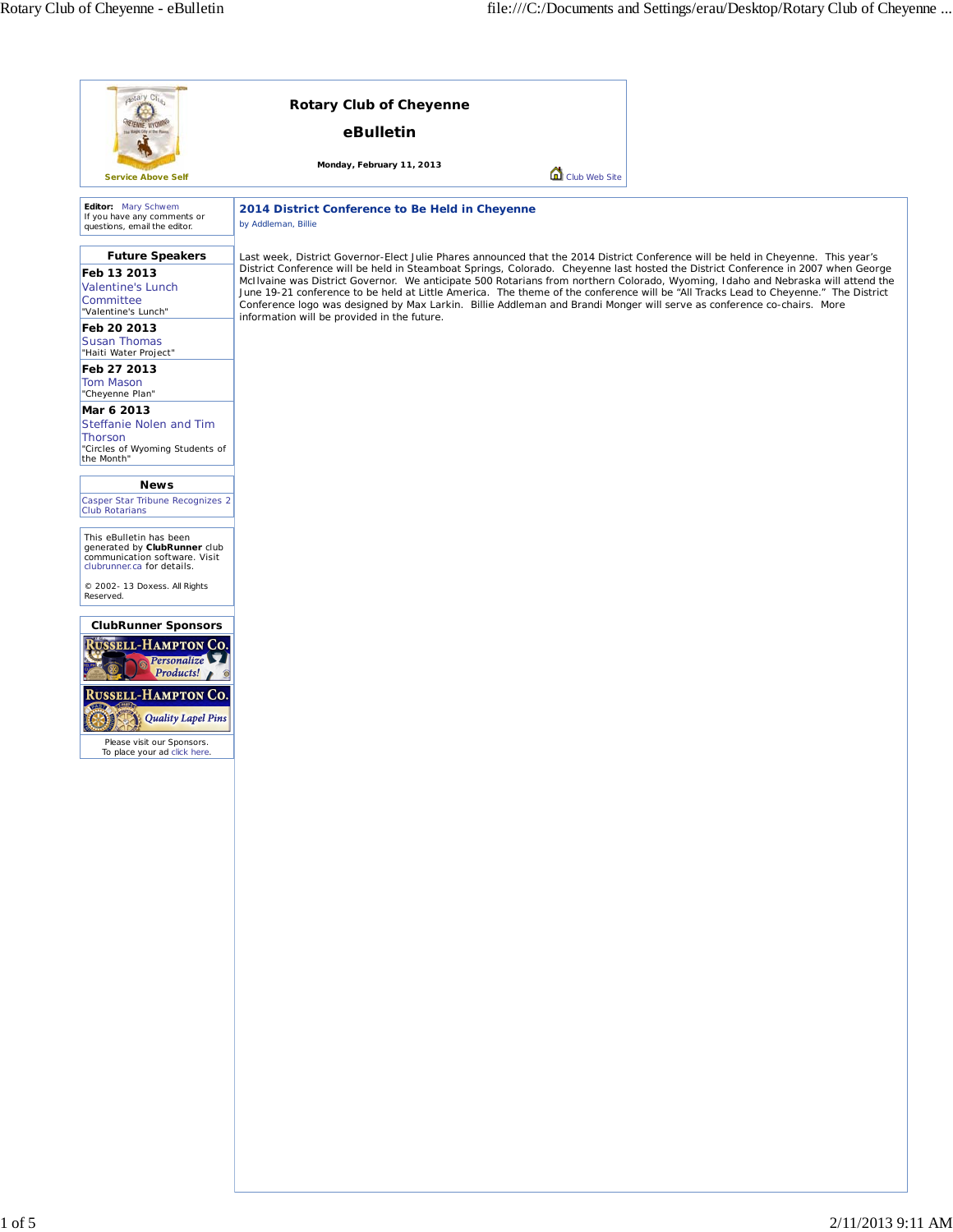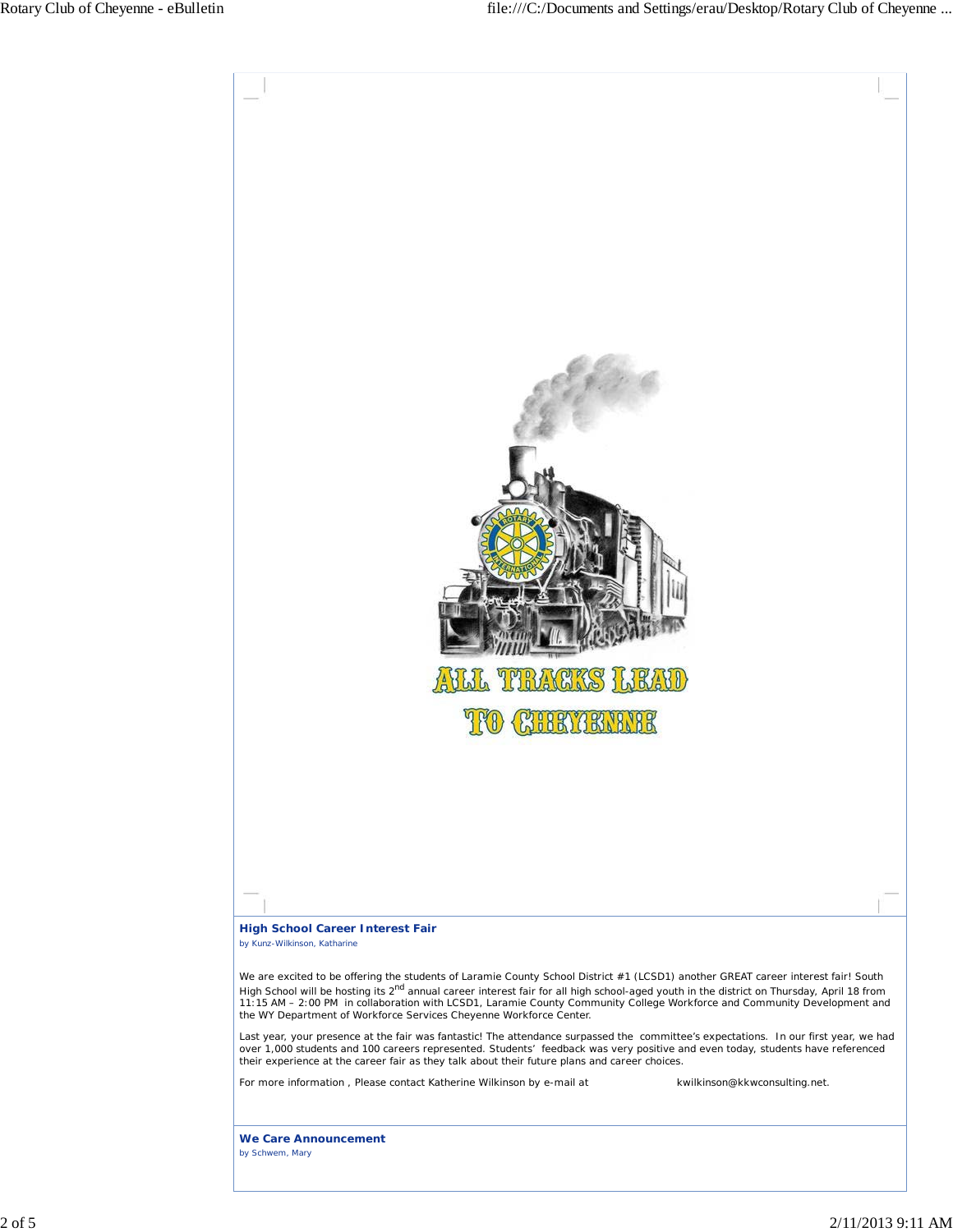Best wishes for a speedy recovery to Member John Metzke.

**The World's Biggest Commercial** *by Finnegan, Lawrence*

When Rotary began the fight against polio, the crippling disease affected 350,00, mostly children in 125 countries every year.

After nearly 30 years and immunizing more than 2 billion children against polio, Rotary and its partners are on the brink of making history. We are This Close. Fewer than 700 new cases were reported in 2011, and the wild polio virus today is confined to isolated pockets in only three countries.

Our Club is going to part of the World's Biggest Commercial, one starring thousands of people around the world. One that enables every day folk form all walks of life to join with Nobel laureates, movie stars, famous musicians and other notable people to express a united commitment to End Polio Now. We will be taking the photograph at the meeting on February 20, at 12:15. We would like as many members to participate in this group effort. Just bring your smiles and be prepared to say, "We are This Close"!

## **Rotary 101**

*by Millin, Lori*

The next Rotary 101 will be held on Wednesday, February 20th 5:30-7:00pm at the home of John and Lori Millin, 308 Stetson Drive.

Please come learn about our club and all Rotary has to offer. Drinks and appetizers will be provided.

New members who have not already attended a Rotary 101 are encouraged to attend and all club members are welcome to attend. Your club sponsor is also invited.

If you have sponsored a new member recently or have someone interested in Rotary please invite them to attend. RSVP to Lori at lorimillin@bresnan.net.

## **New Member Proposals**

*by Moore, Teresa S.*

Marianne Shanor, Associate Attorney, Hathaway & Kunz, P.C. sponsored by Katharine Kunz-Wilkinson.

Stephanie Fisher, CHIPRA Grant Manager at the Wyoming Department of Health, sponsored by Stacey Obrecht

Proposed new members names are published so that a 10 day time period is allowed for any Rotarian to make an objection to the Board of Directors of the Club against that proposed member if he or she sees fit. If no objection is made the Board will generally vote to accept the new member.

## **Club Service Opportunity**

*by Schwem, Mary*

We are looking for an assistant Editarian for our weekly newsletter and e-Bulletin. If interested, please talk to Mary Schwem or e-mail her mawbschwem@bresnan.net.

**6th Annual Cranium Cup** *by Wagner, Lee*

Dust off your gray matter. Focus your concentration . Test your mental acumen. Show-off your amazing knowledge of trivia (important and otherwise).

Once again it is time to start gearing up for the 6th Annual Cheyenne Rotary Foundation Cranium Cup.

Mark your calendars! The big night this year is Friday, April 12th, in the Grand Ballroom of the Holiday Inn.

Now is the time to organize your teams! The cost per team again this year is only \$800 which includes: a tasty plated dinner for eight (8), the exciting competition, a evening of unequalled entertainment, and fabulous TROPHIES!

Sponsorships Available

In addition to sponsoring a team, your company, organization, or you personally, can help the local Cheyenne Rotary Foundation achieve its annual fundraising goal by becoming a direct sponsor of the Cranium Cup.

Sponsor levels are:

Platinum Level = \$750 and over

Gold Level = \$500-\$749

Silver Level = \$250-\$499

Please contact us to secure your team reservation, or make a sponsorship commitment.

| Lynne Boomgaarden   | Khale Lenhart                                 | Lee Wagner          |
|---------------------|-----------------------------------------------|---------------------|
| <b>CC Committee</b> | <b>CC Committee</b>                           | <b>CC Committee</b> |
| 307-426-4104        | 307-632-0541                                  | 307-634-7755        |
| Lynne@sbwyolaw.com  | klenhart@hirstapplegate.com leewagner@kgwn.tv |                     |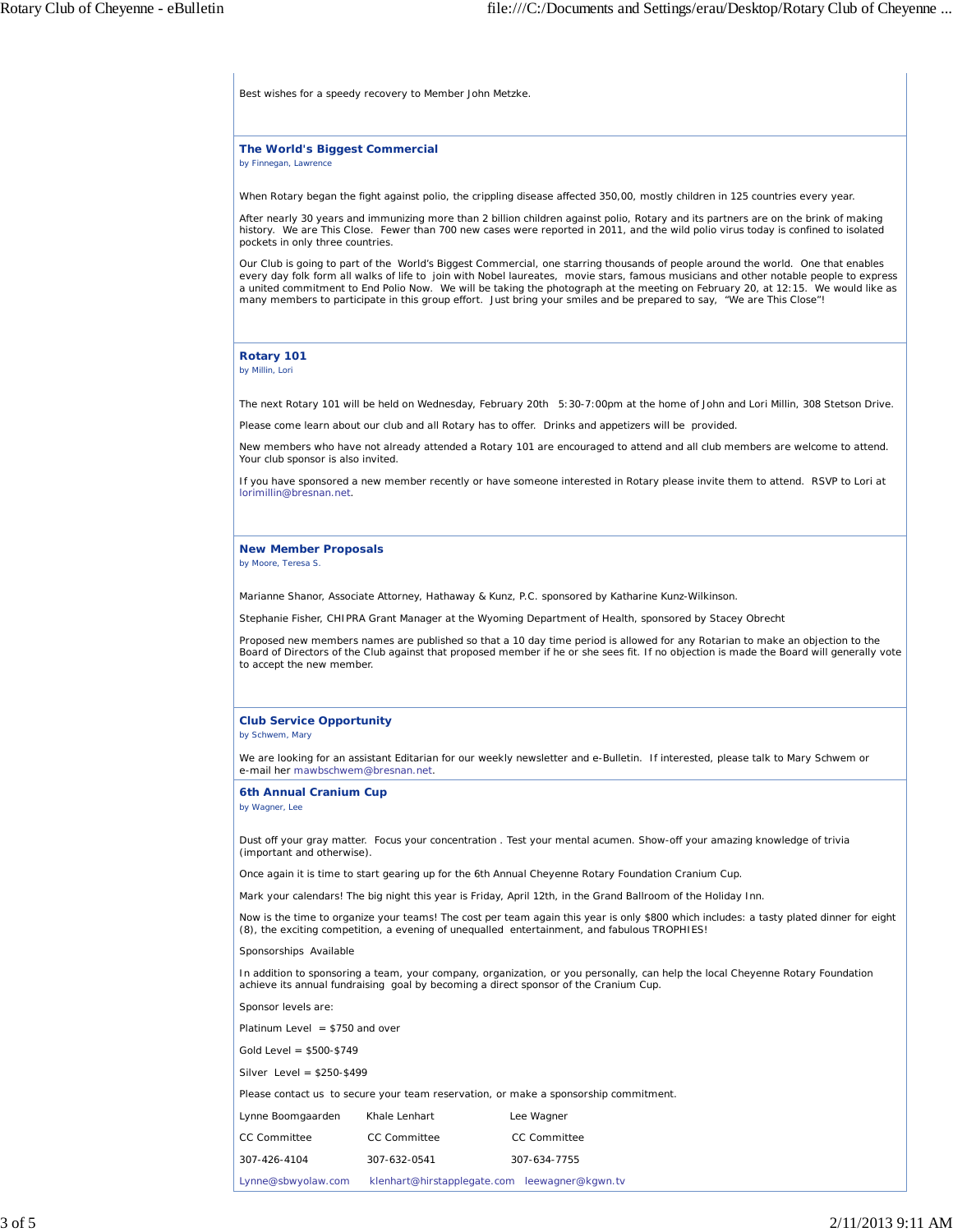| 2013 Four Way Test Scholarship Program<br>by Todd, Eric M.                                          |                                                                                                                                                                                                                                                                                                                                                                                                                                                                                                                                                                                                                                                                                                                                                                                                                                                                                                                                                                                   |  |
|-----------------------------------------------------------------------------------------------------|-----------------------------------------------------------------------------------------------------------------------------------------------------------------------------------------------------------------------------------------------------------------------------------------------------------------------------------------------------------------------------------------------------------------------------------------------------------------------------------------------------------------------------------------------------------------------------------------------------------------------------------------------------------------------------------------------------------------------------------------------------------------------------------------------------------------------------------------------------------------------------------------------------------------------------------------------------------------------------------|--|
|                                                                                                     | The Four Way Test Scholarship (or Ethics Scholarship) is an annual award sponsored by Rotary, in partnership with the Better Business<br>Bureau. This program honors high school juniors and senior students, with the local winner going on to participate in a regional<br>competition. Interested students submit 1500-2000 word essays based on a personal experience of applying the Four Way Test in<br>their life. One winner will receive a \$2,000 scholarship. This winner's essay is then forwarded to the Better Business Bureau<br>(Wyoming and Northern Colorado region) for an opportunity to receive an additional \$5,000. The deadline for essays to be received<br>by Eric Todd is February 18, 2013. For more information, contact Eric at 638-1866 or by e- mail at etodd@q.com.                                                                                                                                                                             |  |
| <b>Rotary Leadership Institute</b><br>by Schwem, Mary                                               |                                                                                                                                                                                                                                                                                                                                                                                                                                                                                                                                                                                                                                                                                                                                                                                                                                                                                                                                                                                   |  |
| embrace Rotary. This will make themselves and Rotary better."                                       | Rotary Leadership Institute (RLI) is designed to improve knowledge of Rotary International and to develop leadership skills of future<br>club leaders. While club presidents need to complete these courses, RLI provides valuable information to Board members, program<br>chairs, and committee chairs. While RLI is designed for future club leaders, it also provides a great learning experience for members<br>who want to learn more about Rotary and meet other Rotarians outside of their local club. It is an excellent opportunity to share<br>ideas and club experiences. RLI is composed of three courses that must be attended in order. Topics covered include: A Look Outside<br>the Club, Introduction to Leadership, Creating Service Projects, Problem Solving, Effective Communications, International Service and<br>Motivating and Effecting Change. George McIlvaine, currently an RLI trainer, believes that "if people can learn about Rotary, they will |  |
| in the club and hopefully will be a better Rotarian."                                               | Ron Hammel, a 25 year member of our club and President for 2012-13, chose to attend RLI after seeing the enthusiasm expressed by<br>the graduates with whom he spoke at the District Conference in Casper last year. He asked me to write about RLI in the COG to<br>encourage others to have the same experience. He said, "even though I have been a Rotarian for 25 years, I learned a lot about<br>Rotary programs that I wasn't aware of and things that had changed over the years. I am now more prepared to help with programs                                                                                                                                                                                                                                                                                                                                                                                                                                            |  |
|                                                                                                     | Jean Martinez also has attended RLI. Her reasons for attending included a "need to have a better understanding of how Rotary<br>works-at the District and international levels. I felt lost when district grants were funded and how it was determined which club<br>would receive them." After attending the she reports, "I feel more informed but also, I have a better understanding of who is where<br>in the District and who they are. It does not mean I am well-recognized by others or that I have tremendous knowledge about<br>Rotary. I just feel more comfortable knowing more about Rotary on a whole and knowing others who share the Rotary vision." She<br>said she "would encourage others to attend the trainings because it will just make a more informed member and the opportunities to<br>talk to other members from other clubs helps expand the definition of "club". You feel connected to other members from other clubs.                            |  |
| attending or teaching the session. Reimbursement for the \$40.00 fee is available through the club. | If you are interested in attending the RLI training and learning more about your Club, District and Rotary International, you may find<br>the schedule at the District Website: http://rotary5440.org/. When attending, our members frequently carpool with a group either                                                                                                                                                                                                                                                                                                                                                                                                                                                                                                                                                                                                                                                                                                        |  |
| Have You Considered a Recurring Gift to the Rotary Foundation?<br>by Schwem, Mary                   |                                                                                                                                                                                                                                                                                                                                                                                                                                                                                                                                                                                                                                                                                                                                                                                                                                                                                                                                                                                   |  |
|                                                                                                     |                                                                                                                                                                                                                                                                                                                                                                                                                                                                                                                                                                                                                                                                                                                                                                                                                                                                                                                                                                                   |  |
| http://www.rotary.org/contribute. You'll be glad you did.                                           | One of the ways we can give to the Rotary Foundation is through recurring giving. Registration is easy. You choose the amount and it<br>can be automatically charged to your credit card monthly or quarterly however you prefer. Follow the instructions through the link:                                                                                                                                                                                                                                                                                                                                                                                                                                                                                                                                                                                                                                                                                                       |  |
| Please Report Make-Up Meetings on the Back of the Attendance Card<br>by Moore, Teresa S.            |                                                                                                                                                                                                                                                                                                                                                                                                                                                                                                                                                                                                                                                                                                                                                                                                                                                                                                                                                                                   |  |
| attendance.                                                                                         | If you attend another Club's meeting, a committee meeting or participate in any club sponsored activity, please be sure to note it on<br>the back of the attendance card. You just need the activity, your name and the date. By doing so, you will be given credit for                                                                                                                                                                                                                                                                                                                                                                                                                                                                                                                                                                                                                                                                                                           |  |
| 2012-13 Club Directors and Committee Chairs<br>by Schwem, Mary                                      |                                                                                                                                                                                                                                                                                                                                                                                                                                                                                                                                                                                                                                                                                                                                                                                                                                                                                                                                                                                   |  |
| Club Service/Meetings - Sabrina Lane                                                                | <b>Club Service/Public Relations - Kim Withers</b>                                                                                                                                                                                                                                                                                                                                                                                                                                                                                                                                                                                                                                                                                                                                                                                                                                                                                                                                |  |
| Programs - Brittany Ashby                                                                           | National Honor Society Insert - Amanda Esch                                                                                                                                                                                                                                                                                                                                                                                                                                                                                                                                                                                                                                                                                                                                                                                                                                                                                                                                       |  |
| Inspiration - Janet Lewis                                                                           | Media/Photographer - Katharine Kunz-Wilkinson                                                                                                                                                                                                                                                                                                                                                                                                                                                                                                                                                                                                                                                                                                                                                                                                                                                                                                                                     |  |
| Music- Sylvia Hackl                                                                                 | Website - Mary Schwem                                                                                                                                                                                                                                                                                                                                                                                                                                                                                                                                                                                                                                                                                                                                                                                                                                                                                                                                                             |  |
| Valentine's Day Lunch - Darcee Snider                                                               | COG - Mary Schwem                                                                                                                                                                                                                                                                                                                                                                                                                                                                                                                                                                                                                                                                                                                                                                                                                                                                                                                                                                 |  |
| Historian - Dave Foreman                                                                            | <b>Club Directory - Tim Ellis, Mick Finnegan, Ed Wallace</b>                                                                                                                                                                                                                                                                                                                                                                                                                                                                                                                                                                                                                                                                                                                                                                                                                                                                                                                      |  |
| <b>Banners</b> - Jeannie Martinez                                                                   | We Care - Mary Carroll                                                                                                                                                                                                                                                                                                                                                                                                                                                                                                                                                                                                                                                                                                                                                                                                                                                                                                                                                            |  |
| By-Laws - Scott Meier                                                                               | Facebook - Brittany Ashby                                                                                                                                                                                                                                                                                                                                                                                                                                                                                                                                                                                                                                                                                                                                                                                                                                                                                                                                                         |  |
|                                                                                                     | Radio & Print PSA's - David Bush<br>Television PSA's - Lee Wagner                                                                                                                                                                                                                                                                                                                                                                                                                                                                                                                                                                                                                                                                                                                                                                                                                                                                                                                 |  |